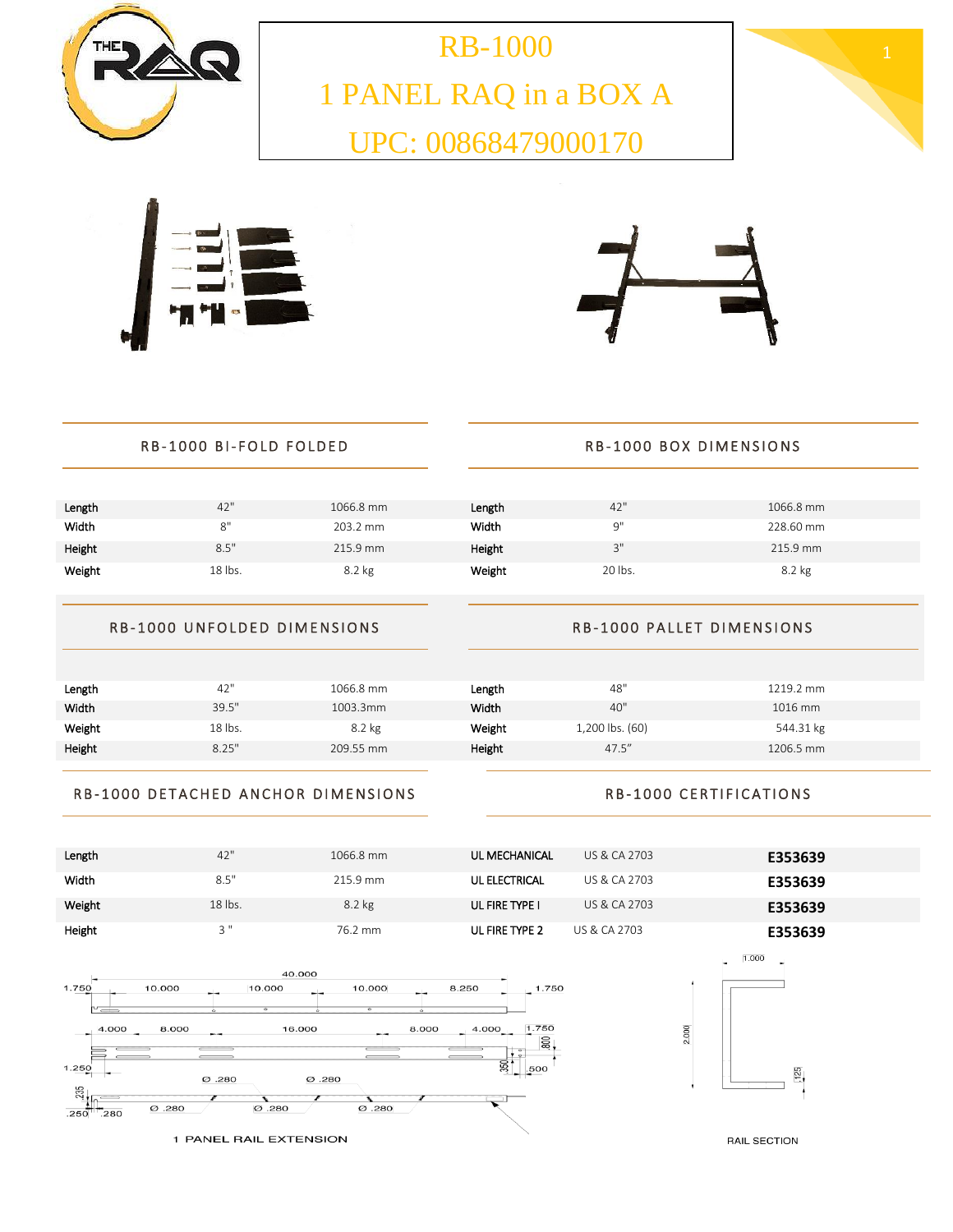

# RB-1000 2 1 PANEL RAQ in a BOX A UPC: 00868479000170



| SPATIAL DIMENSIONS     |                   |                | <b>FINISH</b>                                 |  |  |
|------------------------|-------------------|----------------|-----------------------------------------------|--|--|
|                        |                   |                |                                               |  |  |
| <b>Rafter Spacing</b>  | 12", 16", 24"     |                | <b>Textured Black Powder Coat</b><br>$1-3$ mm |  |  |
| PV Panel Width         | 38.66" - 39.37"   | 982-<br>1000mm |                                               |  |  |
| <b>Panel Thickness</b> | $1.22'' - 1.73''$ | 31-45 mm       |                                               |  |  |
|                        |                   |                |                                               |  |  |
| <b>PLACEMENT</b>       |                   |                | SNOW LOAD/ WIND ZONE CAPACITY                 |  |  |

| Portrait             | YES        | 24"                    |
|----------------------|------------|------------------------|
| Stagger Anchor Bases | <b>YES</b> | Wind Zone<br>190 mph.  |
| Cantilever up to 16" | <b>YES</b> | 1.20 lbs.<br>Snow Load |
|                      |            |                        |

## MATERIALS INCLUDED

| Rail Assembly with Panel         | 1 unit 2 Panel Clamps     | Steel    | AR36-GS120     | 12 Gauge |
|----------------------------------|---------------------------|----------|----------------|----------|
| Clamps                           |                           |          |                |          |
| Anchor Bases/Feet                | $\overline{4}$            | Aluminum | T <sub>6</sub> |          |
| <b>Start Brackets with Panel</b> | 2 units 2 Panel           |          |                |          |
| Clamps                           | Clamps                    |          |                |          |
|                                  |                           |          |                |          |
| <b>Mechanical Flashing</b>       | $\overline{4}$            |          |                |          |
| Lag Bolts                        | $\overline{4}$            |          |                |          |
| Washers                          | $\overline{4}$            |          |                |          |
| Cross Brace/ Inverter Bolt       | $\overline{2}$            |          |                |          |
| Grounding Lug                    | $\mathbf{1}$              |          |                |          |
| UV Zip Tie                       | $\overline{ }$<br>$\perp$ |          |                |          |





**MATERIALS**